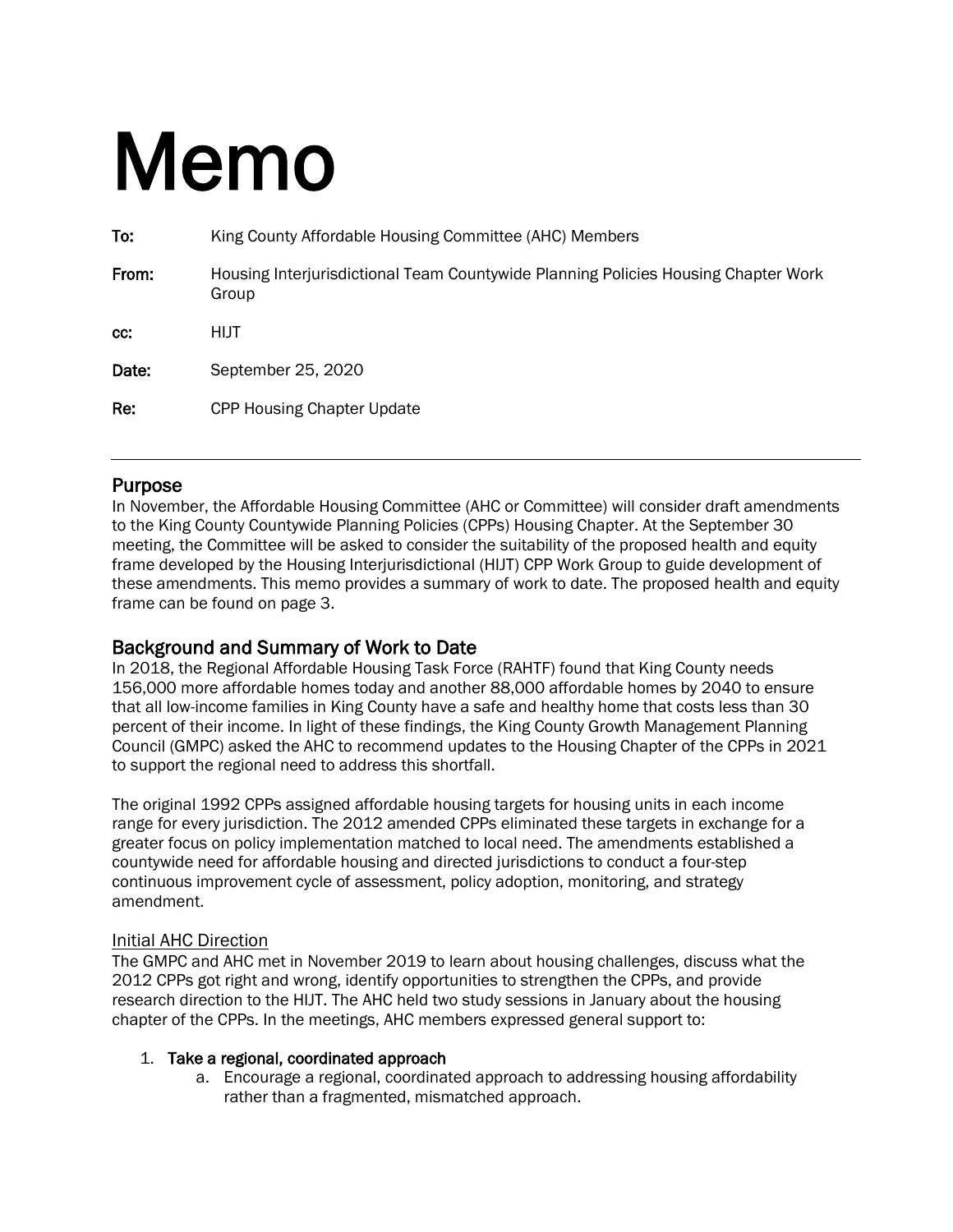### 2. Align "housing need" definition with the RAHTF's overarching goal

a. Define "housing need" by the number of units needed to eliminate housing cost burden by 2040 for 0-30%, 31-50%, and 51-80% AMI households rather than the number of units required to maintain a proportional share of overall housing need.

#### 3. Share the county's affordable housing needs equitably rather than equally

- a. Create affordable housing countywide but target affordable housing in areas of opportunity with access to transit, jobs, high-quality schools, and parks and open space.
- b. Address potential displacement of communities of color, low-income households, and other marginalized populations.

#### 4. Establish methods to ensure local and regional accountability

- a. The Committee and the dashboard to serve as accountability and CPP monitoring mechanisms.
- b. Track jurisdictional share of affordable housing need.
- 5. Strengthen the ability of the CPPs to address the housing need for 0-30% AMI households
	- a. Create zoning and land use policies that increase the likelihood of 0-30% AMI housing preservation or production, e.g. manufactured home preservation or zoning for typical 0-30% housing typologies.
	- b. Incorporate accountability measures into the CPPs to provide housing for 0-30% AMI households.

#### Interjurisdictional Team Guiding Principles

Subsequently, the GMPC's staff work group, the Interjurisdictional Team, developed principles to guide chapter updates and shared them with the GMPC at the June GMPC meeting. These principles included the following elements applicable to the Housing Chapter update:

- 1. Center social equity and health within the CPPs to ensure comprehensive plans enable equitable health and quality of life outcomes for all.
	- a. This will be guided by data-based measures of equity and recent engagement with diverse communities (including low-income residents, Black, Indigenous, and People of Color residents, immigrant and refugee populations, LGBTQ+ communities, and persons with disabilities) in topics relevant to development of the CPPs and comprehensive plans.
	- b. Updated policies will acknowledge the disparate health and quality of life outcomes created and perpetuated by public policy and address current disparities between communities through pro-equity approaches.
- 2. Integrate regional policy and legislative changes that will have occurred since 2012 including:
	- a. VISION 2050 and the Regional Centers framework.
	- b. Policy recommendations from the GMPC's Affordable Housing Committee.
- 3. Provide clear, actionable direction for comprehensive plans through specific policies that are adaptable to the variety of jurisdictions in the county. The 2021 CPPs will be a strong statement of King County jurisdictions' values for planning.
- 4. Implement the Regional Growth Strategy with 2044 growth targets that quantify land use, infrastructure, and other needs to be addressed in periodic comprehensive plan updates.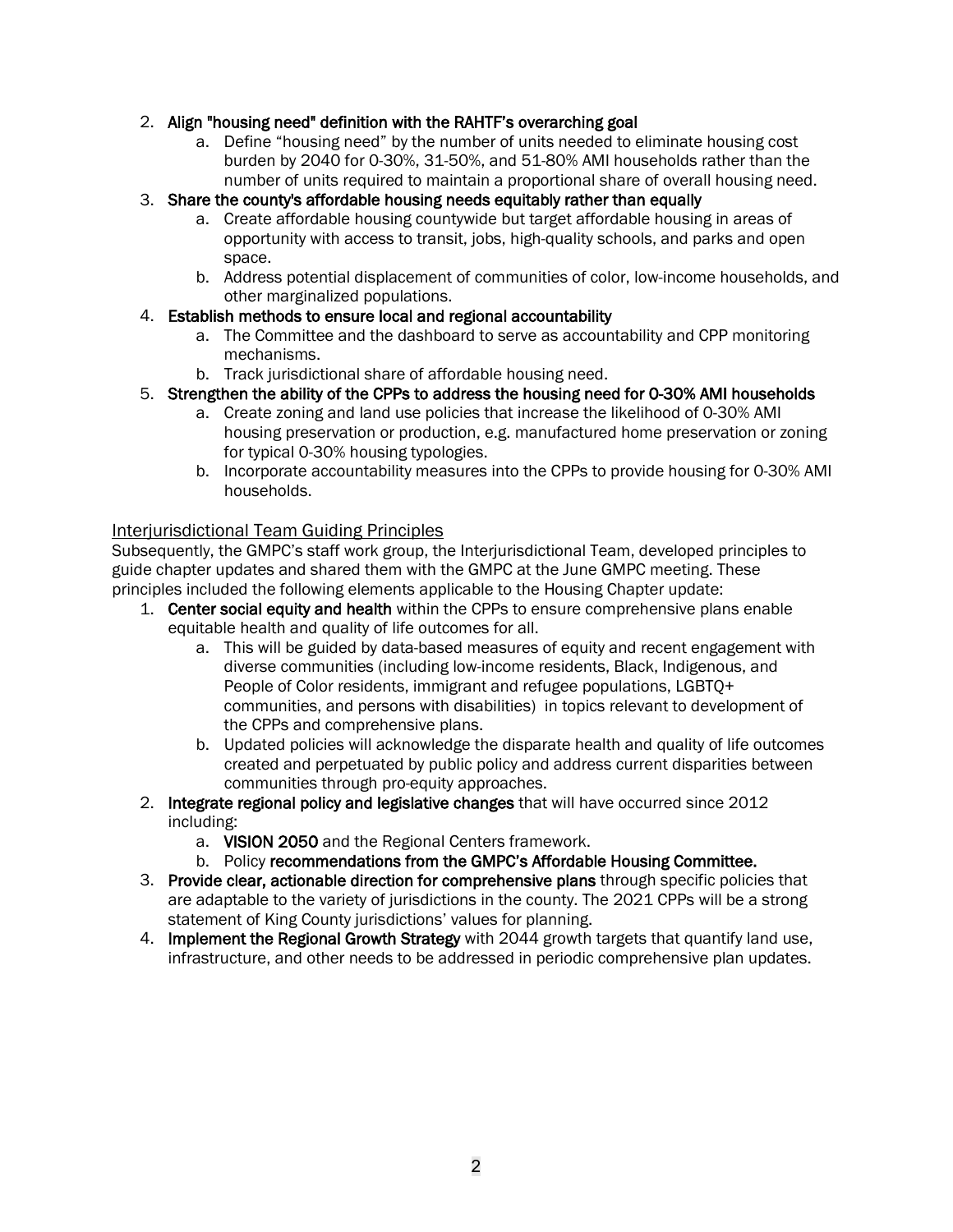## CPP Housing Chapter Health and Equity Frame

The HIJT CPP Work Group identified three principles in addition to the Interjurisdictional Team's principles to guide the Housing Chapter update:

- 1. Ensure the policies are useful to jurisdictional staff in understanding how the CPPs relate to their housing element.
- 2. Be specific, add subjects to policy language, and recognize that lofty ideals are difficult to operationalize.
- 3. Provide clarity on the outcomes desired from the policy language, but still ensure jurisdictions have discretion in adapting policies to meet their local needs.

The Work Group then developed a vision statement to guide the update:

The 2021 CPP Housing Chapter update will drive the region to advance housing access and choice, end housing disparities by race and identity, account for the needs of future generations, facilitate more inclusive community engagement, repair harms caused by racially-biased policies, address climate resilience, and eliminate housing cost burden and other inequities among lowincome households. The revised chapter will also strengthen methods of accountability by encouraging tracking and monitoring of regional and jurisdictional progress within the Affordable Housing Dashboard. To do this, the updated policies must:

- 1. Promote distributional equity: An individual's income race, ethnicity, immigration status, sexual orientation, ability, or income doesn't impact their ability to access housing in the neighborhood of their choice.
- 2. Promote cross-generational equity: The impact of the housing policies we create result in fair and just distribution of benefits and burdens to future generations.
- 3. Promote process equity: The housing policy development, decision-making, and implementation process is inclusive, open, fair, and accessible to all stakeholders. Process equity relies on all affected parties having access to and meaningful experience with civic engagement, public participation, and jurisdictional listening.
- 4. Promote reparative policies: The policies implemented will actively seek to repair harms caused by racially-biased policies.
- 5. Align with existing plans: Further the goals of VISION 2050, the Regional Affordable Housing Task Force Five Year Action Plan, and the Interjurisdictional Team's Guiding Principles.

CPP policy amendments will be structured and aligned to achieve the following health and equity outcomes:

- 1. Intentionally plan for meeting the needs of very low-income households.
- 2. Reduce racially disparate outcomes in housing through swift and meaningful action to increase housing choice in more places.
- 3. Address past displacement impacts and prevent and reduce future displacement risk.
- 4. Create affordable housing in areas with reliable and easy access to job centers.
- 5. Ensure that all households in King County live in homes and communities that promote good physical and mental health and access to opportunity
- 6. Create housing stability for low-income residents.
- 7. Promote affordable homeownership to further reduce the racial homeownership gap.
- 8. Increase affordable housing in high opportunity areas.
- 9. Affirmatively ensure fair housing.
- 10. Ensure equitable community engagement when planning
- 11. Increase policy and programmatic awareness to ensure that opportunities and benefits reach all intended members of the community, including those most disproportionately cost burdened.
- 12. Continually evaluate and plan for reducing racially disparate outcomes in housing.